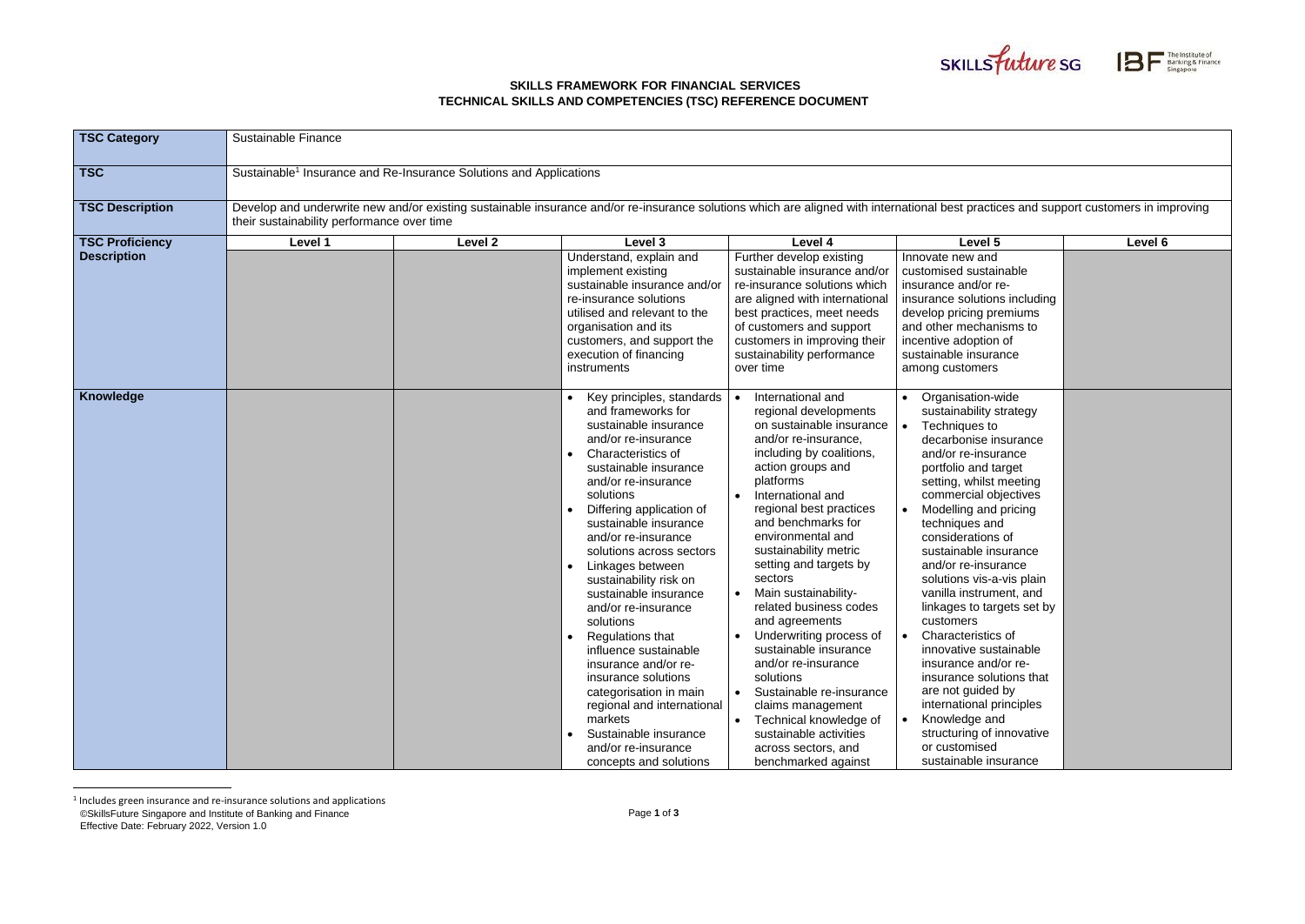## **SKILLS FRAMEWORK FOR FINANCIAL SERVICES TECHNICAL SKILLS AND COMPETENCIES (TSC) REFERENCE DOCUMENT**

©SkillsFuture Singapore and Institute of Banking and Finance Effective Date: February 2022, Version 1.0





|                  |  | <u>I LUI INIUAL UNILLU AND UUMI ETENUILU (TUU) NEI ENENUE DUUUMENT</u> |           |                                                 |           |                                                 |
|------------------|--|------------------------------------------------------------------------|-----------|-------------------------------------------------|-----------|-------------------------------------------------|
|                  |  |                                                                        |           | industry and/or                                 |           | and/or re-insurance                             |
|                  |  |                                                                        |           | international                                   |           | solutions                                       |
|                  |  |                                                                        |           | developments, to guide                          |           |                                                 |
|                  |  |                                                                        |           | the underwriting of                             |           |                                                 |
|                  |  |                                                                        |           | sustainable insurance                           |           |                                                 |
|                  |  |                                                                        |           | and/or re-insurance                             |           |                                                 |
|                  |  |                                                                        |           | solutions                                       |           |                                                 |
|                  |  |                                                                        | $\bullet$ | Materiality of                                  |           |                                                 |
|                  |  |                                                                        |           | sustainability issues at                        |           |                                                 |
|                  |  |                                                                        |           | sector-level and                                |           |                                                 |
|                  |  |                                                                        |           | corporate-level, to set                         |           |                                                 |
|                  |  |                                                                        |           | material and ambitious                          |           |                                                 |
|                  |  |                                                                        |           | sustainability                                  |           |                                                 |
|                  |  |                                                                        |           | performance targets for                         |           |                                                 |
|                  |  |                                                                        |           | sustainable insurance                           |           |                                                 |
|                  |  |                                                                        |           | and/or re-insurance                             |           |                                                 |
|                  |  |                                                                        |           | solutions                                       |           |                                                 |
|                  |  |                                                                        | $\bullet$ | Methodologies to                                |           |                                                 |
|                  |  |                                                                        |           | determine and model                             |           |                                                 |
|                  |  |                                                                        |           | linkages between                                |           |                                                 |
|                  |  |                                                                        |           | physical and transition                         |           |                                                 |
|                  |  |                                                                        |           | risk on sustainable                             |           |                                                 |
|                  |  |                                                                        |           | insurance and/or re-                            |           |                                                 |
|                  |  |                                                                        |           | insurance solutions                             |           |                                                 |
|                  |  |                                                                        |           |                                                 |           |                                                 |
| <b>Abilities</b> |  | Engage customers on                                                    | $\bullet$ | Support the underwriting                        |           | Provide strategic advice                        |
|                  |  | key features of<br>sustainable insurance                               |           | of sustainable insurance<br>and/or re-insurance |           | on decarbonisation                              |
|                  |  | and/or re-insurance                                                    |           | solutions to meet the                           |           | strategy for insurance<br>and/or re-insurance   |
|                  |  | solutions                                                              |           | needs of customers                              |           | portfolio to meet                               |
|                  |  | Support development of                                                 | $\bullet$ | Develop exclusion                               |           | organisation                                    |
|                  |  | sustainable insurance                                                  |           | metrics and incorporate                         |           | sustainability targets                          |
|                  |  | and/or re-insurance                                                    |           | of sustainability                               |           | Develop sustainable                             |
|                  |  | solutions                                                              |           | performance criteria in                         |           | insurance and/or re-                            |
|                  |  |                                                                        |           | underwriting and                                |           | insurance                                       |
|                  |  |                                                                        |           | development of                                  |           | implementation roadmap                          |
|                  |  |                                                                        |           | sustainable insurance                           |           | and targets for the                             |
|                  |  |                                                                        |           | and/or re-insurance                             |           | organisation whilst                             |
|                  |  |                                                                        | $\bullet$ | Ensure that the                                 |           | meeting commercial                              |
|                  |  |                                                                        |           | sustainable insurance                           |           | objectives                                      |
|                  |  |                                                                        |           |                                                 |           |                                                 |
|                  |  |                                                                        |           |                                                 |           |                                                 |
|                  |  |                                                                        |           | and/or re-insurance                             |           | Identify and secure                             |
|                  |  |                                                                        |           | solutions are aligned with                      |           | prospective customers                           |
|                  |  |                                                                        |           | international principles                        |           | for sustainable insurance                       |
|                  |  |                                                                        |           | and standards                                   |           | and/or re-insurance                             |
|                  |  |                                                                        | $\bullet$ | Monitor and report                              | $\bullet$ | Lead the underwriting of                        |
|                  |  |                                                                        |           | customers' progress in                          |           | sustainable insurance                           |
|                  |  |                                                                        |           | meeting sustainable                             |           | and/or re-insurance                             |
|                  |  |                                                                        |           | insurance and/or re-<br>insurance targets and   |           | solutions to meet the<br>needs of customers, in |

| and/or re-insurance       |  |
|---------------------------|--|
| solutions                 |  |
|                           |  |
|                           |  |
|                           |  |
|                           |  |
|                           |  |
|                           |  |
|                           |  |
|                           |  |
|                           |  |
|                           |  |
|                           |  |
|                           |  |
|                           |  |
|                           |  |
|                           |  |
|                           |  |
|                           |  |
|                           |  |
|                           |  |
|                           |  |
|                           |  |
|                           |  |
|                           |  |
|                           |  |
|                           |  |
|                           |  |
|                           |  |
| Provide strategic advice  |  |
| on decarbonisation        |  |
|                           |  |
| strategy for insurance    |  |
| and/or re-insurance       |  |
| portfolio to meet         |  |
| organisation              |  |
| sustainability targets    |  |
|                           |  |
| Develop sustainable       |  |
| insurance and/or re-      |  |
| insurance                 |  |
| implementation roadmap    |  |
| and targets for the       |  |
| organisation whilst       |  |
| meeting commercial        |  |
|                           |  |
| objectives                |  |
| Identify and secure       |  |
| prospective customers     |  |
| for sustainable insurance |  |
| and/or re-insurance       |  |
|                           |  |
| Lead the underwriting of  |  |
| sustainable insurance     |  |
| and/or re-insurance       |  |
| solutions to meet the     |  |
| needs of customers, in    |  |